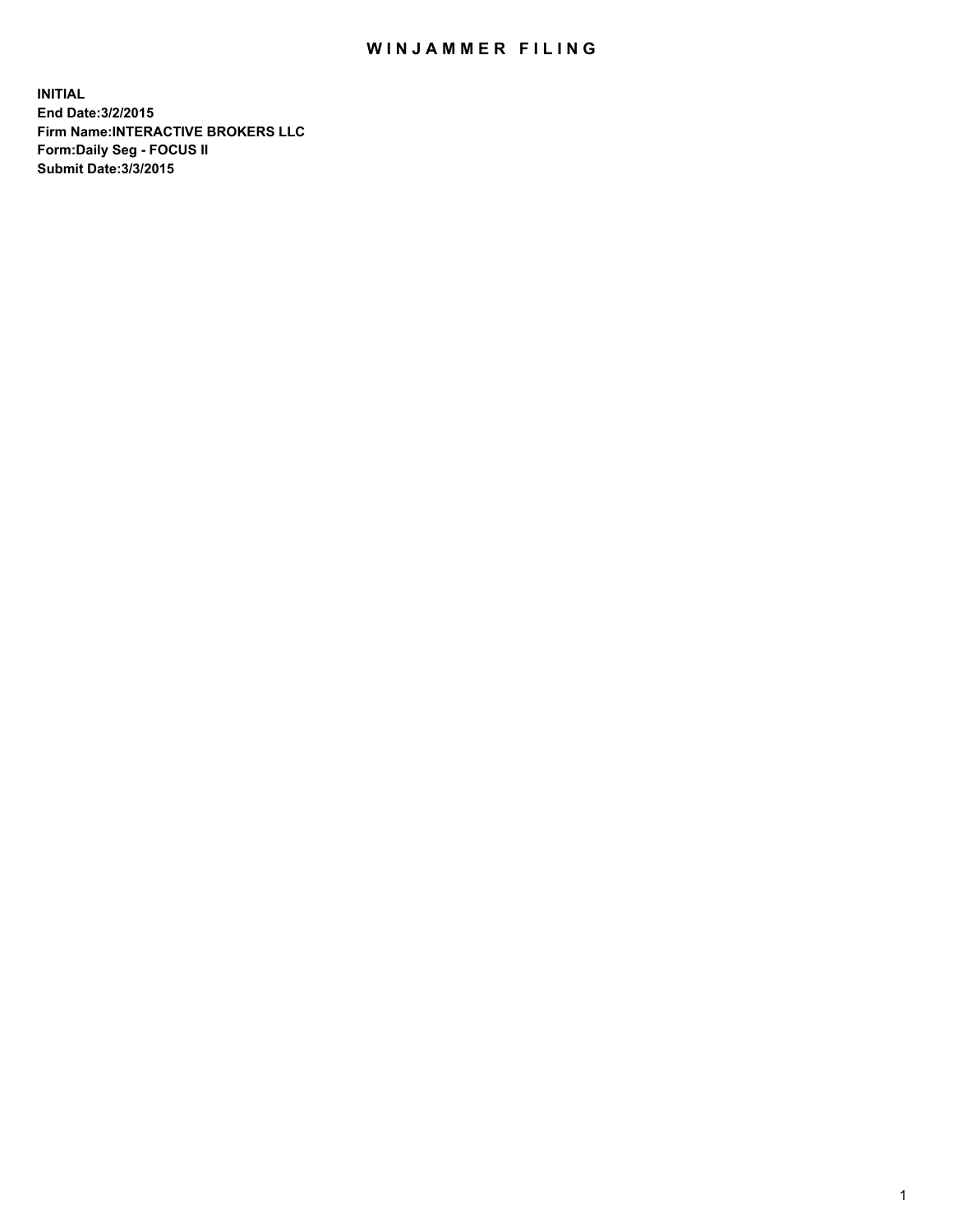## **INITIAL End Date:3/2/2015 Firm Name:INTERACTIVE BROKERS LLC Form:Daily Seg - FOCUS II Submit Date:3/3/2015 Daily Segregation - Cover Page**

| Name of Company<br><b>Contact Name</b><br><b>Contact Phone Number</b><br><b>Contact Email Address</b>                                                                                                                                                                                                                          | <b>INTERACTIVE BROKERS LLC</b><br><b>Michael Ellman</b><br>203-422-8926<br>mellman@interactivebrokers.co<br>$m$ |
|--------------------------------------------------------------------------------------------------------------------------------------------------------------------------------------------------------------------------------------------------------------------------------------------------------------------------------|-----------------------------------------------------------------------------------------------------------------|
| FCM's Customer Segregated Funds Residual Interest Target (choose one):<br>a. Minimum dollar amount: ; or<br>b. Minimum percentage of customer segregated funds required:% ; or<br>c. Dollar amount range between: and; or<br>d. Percentage range of customer segregated funds required between:% and%.                         | $\overline{\mathbf{0}}$<br>0<br>155,000,000 245,000,000<br>0 <sub>0</sub>                                       |
| FCM's Customer Secured Amount Funds Residual Interest Target (choose one):<br>a. Minimum dollar amount: ; or<br>b. Minimum percentage of customer secured funds required:% ; or<br>c. Dollar amount range between: and; or<br>d. Percentage range of customer secured funds required between:% and%.                           | $\overline{\mathbf{0}}$<br>0<br>80,000,000 120,000,000<br>0 <sub>0</sub>                                        |
| FCM's Cleared Swaps Customer Collateral Residual Interest Target (choose one):<br>a. Minimum dollar amount: ; or<br>b. Minimum percentage of cleared swaps customer collateral required:% ; or<br>c. Dollar amount range between: and; or<br>d. Percentage range of cleared swaps customer collateral required between:% and%. | $\overline{\mathbf{0}}$<br>$\overline{\mathbf{0}}$<br>0 <sub>0</sub><br>0 <sub>0</sub>                          |
| Current ANC:on<br><b>Broker Dealer Minimum</b><br>Debit/Deficit - CustomersCurrent AmountGross Amount<br>Domestic Debit/Deficit<br>Foreign Debit/Deficit                                                                                                                                                                       | 2,335,694,361 02-MAR-2015<br>263,152,319<br>3,146,438<br>7,122,1710                                             |
| Debit/Deficit - Non CustomersCurrent AmountGross Amount<br>Domestic Debit/Deficit<br>Foreign Debit/Deficit<br>Proprietary Profit/Loss<br>Domestic Profit/Loss<br>Foreign Profit/Loss                                                                                                                                           | 0 <sub>0</sub><br>0 <sub>0</sub><br>$\overline{\mathbf{0}}$<br>$\underline{\mathbf{0}}$                         |
| Proprietary Open Trade Equity<br>Domestic OTE<br>Foreign OTE<br><b>SPAN</b><br><b>Customer SPAN Calculation</b><br>Non-Customer SPAN Calcualation                                                                                                                                                                              | 47,340,520<br><u>0</u><br>1,229,665,194                                                                         |
| Proprietary Capital Charges<br>Minimum Dollar Amount Requirement<br>Other NFA Dollar Amount Requirement                                                                                                                                                                                                                        | <u>19,839,480</u><br>9,707,133<br>20,000,000 [7465]<br>22,174,228 [7475]                                        |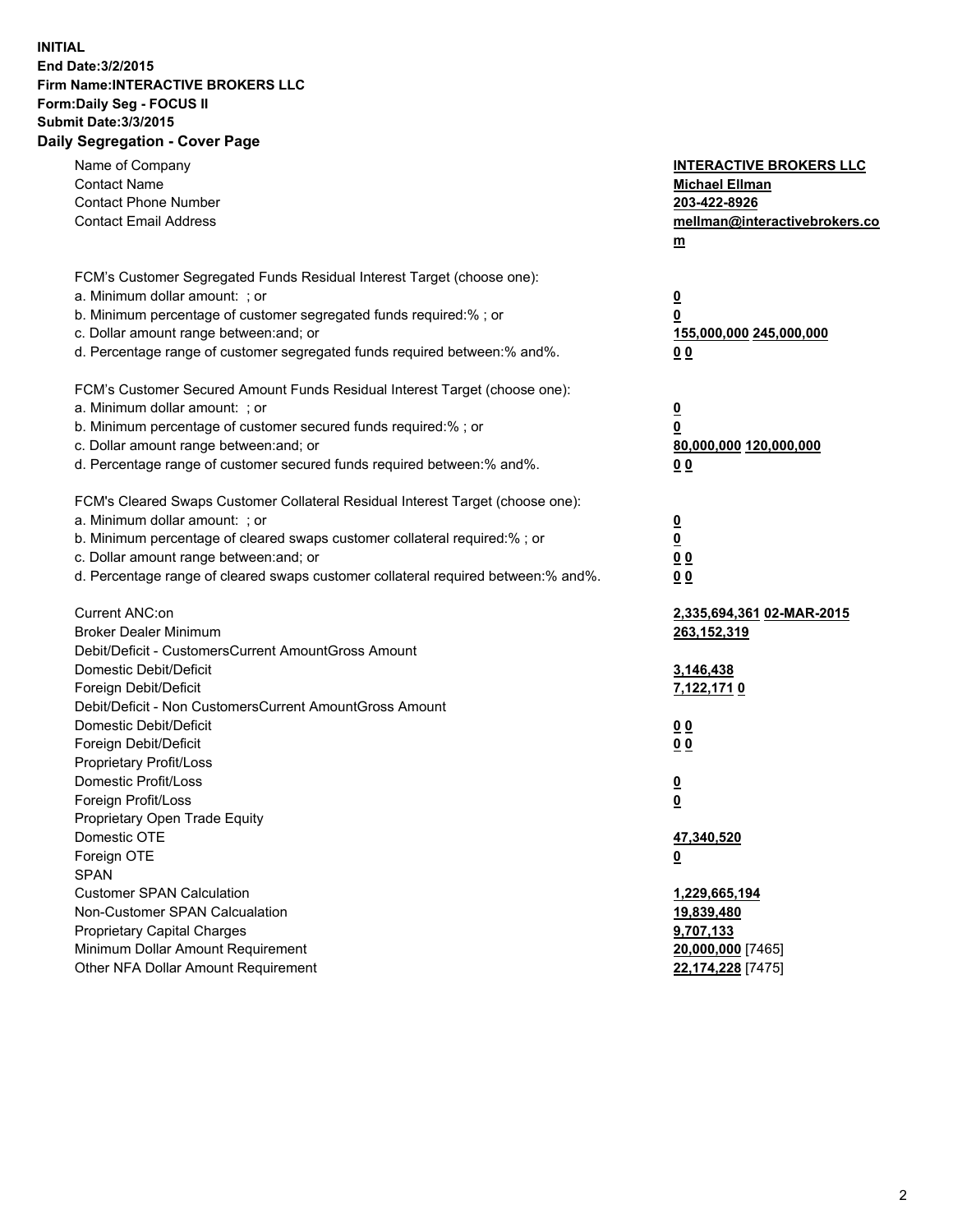## **INITIAL End Date:3/2/2015 Firm Name:INTERACTIVE BROKERS LLC Form:Daily Seg - FOCUS II Submit Date:3/3/2015 Daily Segregation - Secured Amounts**

|     | Foreign Futures and Foreign Options Secured Amounts                                         |                                  |
|-----|---------------------------------------------------------------------------------------------|----------------------------------|
|     | Amount required to be set aside pursuant to law, rule or regulation of a foreign            | $0$ [7305]                       |
|     | government or a rule of a self-regulatory organization authorized thereunder                |                                  |
| 1.  | Net ledger balance - Foreign Futures and Foreign Option Trading - All Customers             |                                  |
|     | A. Cash                                                                                     | 387,459,825 [7315]               |
|     | B. Securities (at market)                                                                   | 0 [7317]                         |
| 2.  | Net unrealized profit (loss) in open futures contracts traded on a foreign board of trade   | 22,807,241 [7325]                |
| 3.  | Exchange traded options                                                                     |                                  |
|     | a. Market value of open option contracts purchased on a foreign board of trade              | 42,647 [7335]                    |
|     | b. Market value of open contracts granted (sold) on a foreign board of trade                | -53,980 [7337]                   |
| 4.  | Net equity (deficit) (add lines 1.2. and 3.)                                                | 410,255,733 [7345]               |
| 5.  | Account liquidating to a deficit and account with a debit balances - gross amount           | 7,122,171 [7351]                 |
|     | Less: amount offset by customer owned securities                                            | 0 [7352] 7,122,171 [7354]        |
| 6.  | Amount required to be set aside as the secured amount - Net Liquidating Equity              | 417,377,904 [7355]               |
|     | Method (add lines 4 and 5)                                                                  |                                  |
| 7.  | Greater of amount required to be set aside pursuant to foreign jurisdiction (above) or line | 417,377,904 [7360]               |
|     | 6.                                                                                          |                                  |
|     | FUNDS DEPOSITED IN SEPARATE REGULATION 30.7 ACCOUNTS                                        |                                  |
| 1.  | Cash in banks                                                                               |                                  |
|     | A. Banks located in the United States                                                       | 407,319,771 [7500]               |
|     | B. Other banks qualified under Regulation 30.7                                              | 0 [7520] 407,319,771 [7530]      |
| 2.  | Securities                                                                                  |                                  |
|     | A. In safekeeping with banks located in the United States                                   | $0$ [7540]                       |
|     | B. In safekeeping with other banks qualified under Regulation 30.7                          | 0 [7560] 0 [7570]                |
| 3.  | Equities with registered futures commission merchants                                       |                                  |
|     | A. Cash                                                                                     | $0$ [7580]                       |
|     | <b>B.</b> Securities                                                                        | $0$ [7590]                       |
|     | C. Unrealized gain (loss) on open futures contracts                                         | $0$ [7600]                       |
|     | D. Value of long option contracts                                                           | $0$ [7610]                       |
|     | E. Value of short option contracts                                                          | 0 [7615] 0 [7620]                |
| 4.  | Amounts held by clearing organizations of foreign boards of trade                           |                                  |
|     | A. Cash                                                                                     | $0$ [7640]                       |
|     | <b>B.</b> Securities                                                                        | $0$ [7650]                       |
|     | C. Amount due to (from) clearing organization - daily variation                             | $0$ [7660]                       |
|     | D. Value of long option contracts                                                           | $0$ [7670]                       |
|     | E. Value of short option contracts                                                          | 0 [7675] 0 [7680]                |
| 5.  | Amounts held by members of foreign boards of trade                                          |                                  |
|     | A. Cash                                                                                     | 112,042,836 [7700]               |
|     | <b>B.</b> Securities                                                                        | $0$ [7710]                       |
|     | C. Unrealized gain (loss) on open futures contracts                                         | 4,874,947 [7720]                 |
|     | D. Value of long option contracts                                                           | 42,647 [7730]                    |
|     | E. Value of short option contracts                                                          | 53,980 [7735] 116,906,450 [7740] |
| 6.  | Amounts with other depositories designated by a foreign board of trade                      | $0$ [7760]                       |
| 7.  | Segregated funds on hand                                                                    | $0$ [7765]                       |
| 8.  | Total funds in separate section 30.7 accounts                                               | 524,226,221 [7770]               |
| 9.  | Excess (deficiency) Set Aside for Secured Amount (subtract line 7 Secured Statement         | 106,848,317 [7380]               |
|     | Page 1 from Line 8)                                                                         |                                  |
| 10. | Management Target Amount for Excess funds in separate section 30.7 accounts                 | 80,000,000 [7780]                |
| 11. | Excess (deficiency) funds in separate 30.7 accounts over (under) Management Target          | 26,848,317 [7785]                |
|     |                                                                                             |                                  |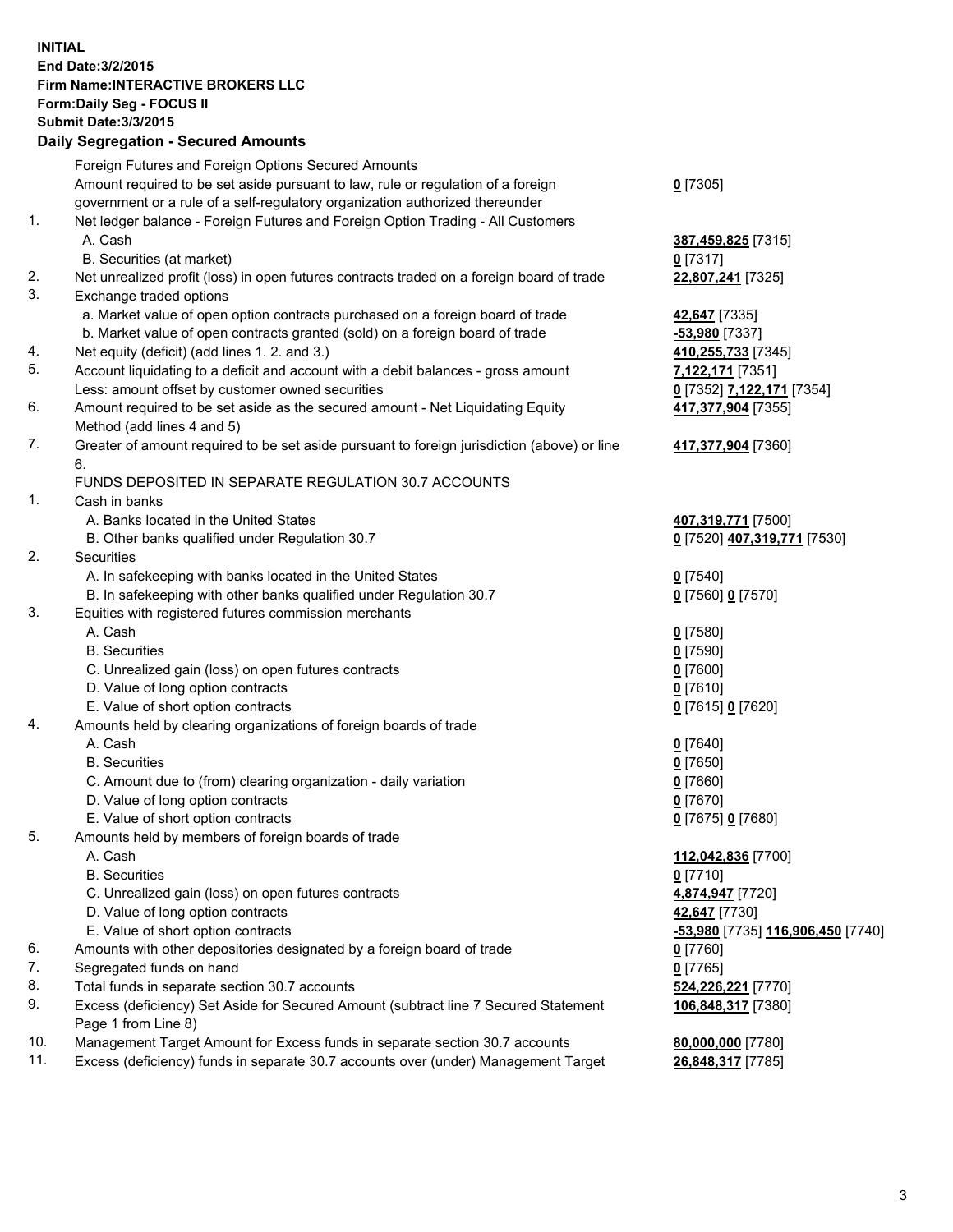**INITIAL End Date:3/2/2015 Firm Name:INTERACTIVE BROKERS LLC Form:Daily Seg - FOCUS II Submit Date:3/3/2015 Daily Segregation - Segregation Statement** SEGREGATION REQUIREMENTS(Section 4d(2) of the CEAct) 1. Net ledger balance A. Cash **2,601,872,948** [7010] B. Securities (at market) **0** [7020] 2. Net unrealized profit (loss) in open futures contracts traded on a contract market **-40,953,132** [7030] 3. Exchange traded options A. Add market value of open option contracts purchased on a contract market **115,833,696** [7032] B. Deduct market value of open option contracts granted (sold) on a contract market **-178,431,061** [7033] 4. Net equity (deficit) (add lines 1, 2 and 3) **2,498,322,451** [7040] 5. Accounts liquidating to a deficit and accounts with debit balances - gross amount **3,146,438** [7045] Less: amount offset by customer securities **0** [7047] **3,146,438** [7050] 6. Amount required to be segregated (add lines 4 and 5) **2,501,468,889** [7060] FUNDS IN SEGREGATED ACCOUNTS 7. Deposited in segregated funds bank accounts A. Cash **415,995,306** [7070] B. Securities representing investments of customers' funds (at market) **1,311,689,252** [7080] C. Securities held for particular customers or option customers in lieu of cash (at market) **0** [7090] 8. Margins on deposit with derivatives clearing organizations of contract markets A. Cash **21,070,472** [7100] B. Securities representing investments of customers' funds (at market) **105,283,790** [7110] C. Securities held for particular customers or option customers in lieu of cash (at market) **0** [7120] 9. Net settlement from (to) derivatives clearing organizations of contract markets **4,031,537** [7130] 10. Exchange traded options A. Value of open long option contracts **1,687,869** [7132] B. Value of open short option contracts **-14,569,073** [7133] 11. Net equities with other FCMs A. Net liquidating equity **-48,819,512** [7140] B. Securities representing investments of customers' funds (at market) **902,928,594** [7160] C. Securities held for particular customers or option customers in lieu of cash (at market) **0** [7170] 12. Segregated funds on hand **0** [7150] 13. Total amount in segregation (add lines 7 through 12) **2,699,298,235** [7180] 14. Excess (deficiency) funds in segregation (subtract line 6 from line 13) **197,829,346** [7190] 15. Management Target Amount for Excess funds in segregation **155,000,000** [7194]

16. Excess (deficiency) funds in segregation over (under) Management Target Amount Excess

**42,829,346** [7198]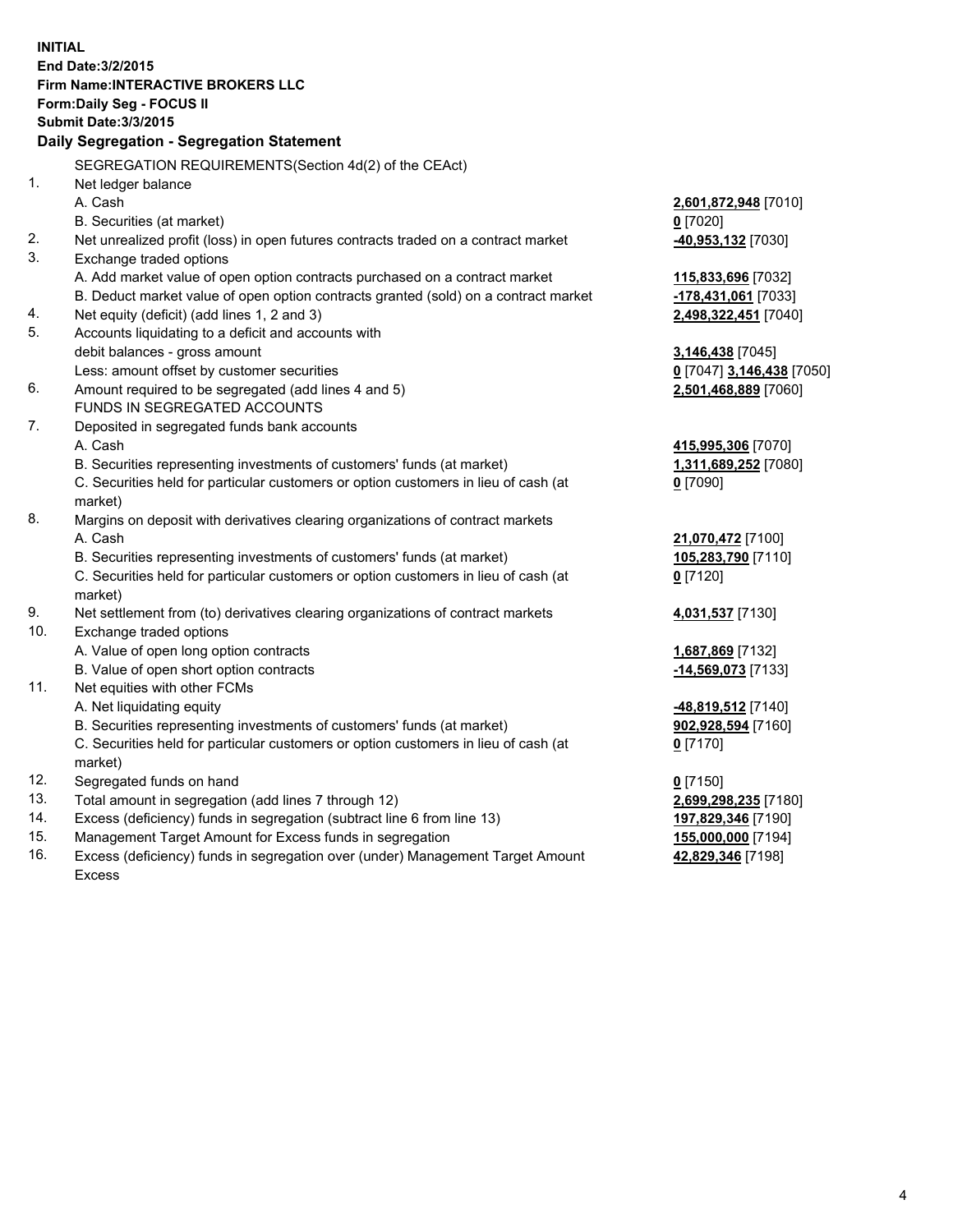## **INITIAL End Date:3/2/2015 Firm Name:INTERACTIVE BROKERS LLC Form:Daily Seg - FOCUS II Submit Date:3/3/2015 Daily Segregation - Supplemental**

| $\blacksquare$           | Total gross margin deficiencies - Segregated Funds Origin                              | 55,402 [9100] |
|--------------------------|----------------------------------------------------------------------------------------|---------------|
| $\sim$                   | Total gross margin deficiencies - Secured Funds Origin                                 | 41,418 [9101] |
| $\blacksquare$           | Total gross margin deficiencies - Cleared Swaps Customer Collateral Funds Origin       | $0$ [9102]    |
| $\blacksquare$           | Total gross margin deficiencies - Noncustomer and Proprietary Accounts Origin          | $0$ [9103]    |
| $\blacksquare$           | Total number of accounts contributing to total gross margin deficiencies - Segregated  | 5 [9104]      |
|                          | <b>Funds Origin</b>                                                                    |               |
| $\blacksquare$           | Total number of accounts contributing to total gross margin deficiencies - Secured     | 5 [9105]      |
|                          | <b>Funds Origin</b>                                                                    |               |
| $\blacksquare$           | Total number of accounts contributing to the total gross margin deficiencies - Cleared | $0$ [9106]    |
|                          | Swaps Customer Collateral Funds Origin                                                 |               |
| ۰                        | Total number of accounts contributing to the total gross margin deficiencies -         | $0$ [9107]    |
|                          | Noncustomer and Proprietary Accounts Origin                                            |               |
| $\overline{\phantom{0}}$ | Upload a copy of the firm's daily margin report the FCM uses to issue margin calls     |               |
|                          | which corresponds with the reporting date.                                             |               |

03.02.2015 Commodity Margin Deficiency Report.xls